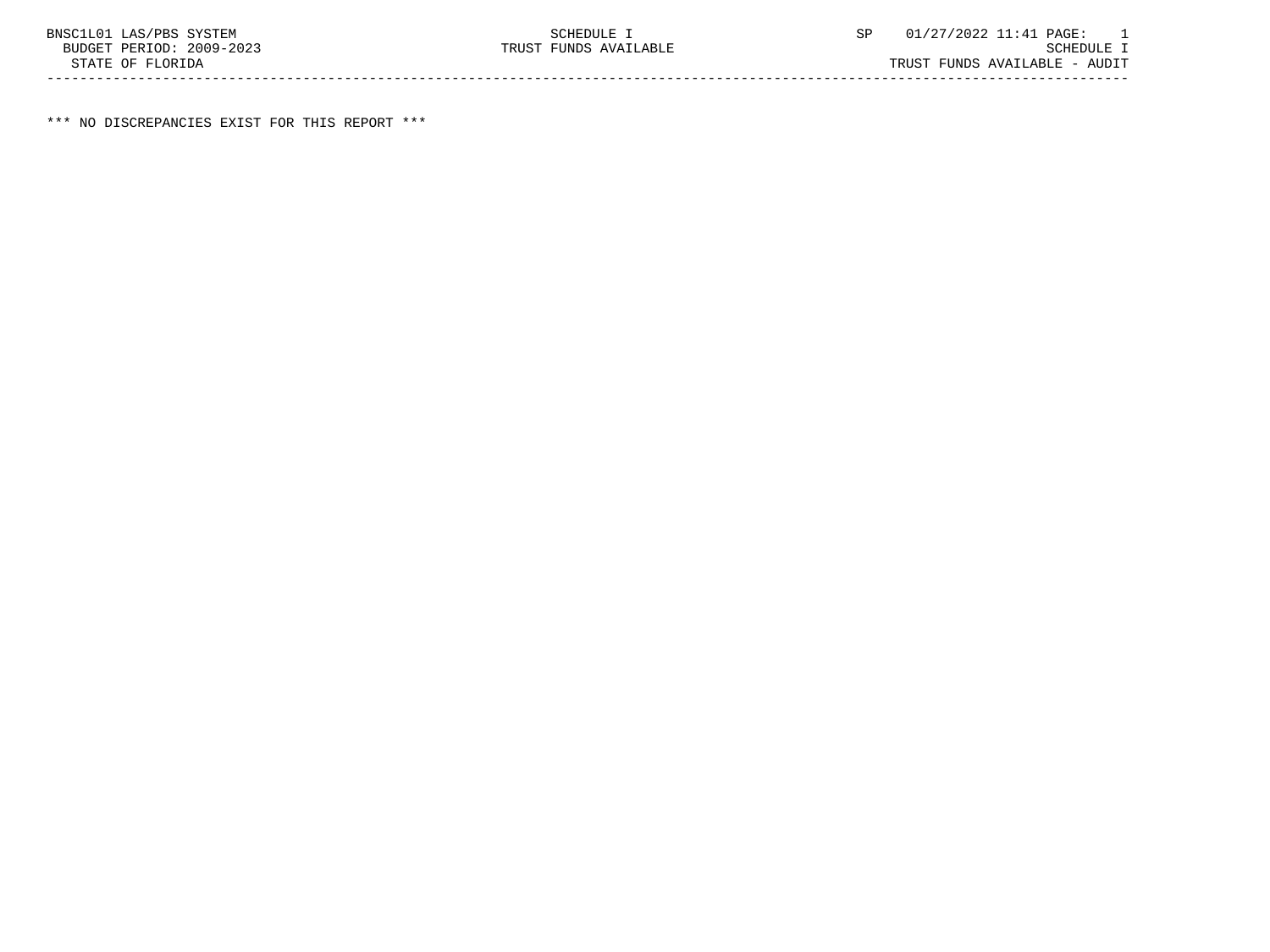BNSC1L01 LAS/PBS SYSTEM STREM SCHEDULE I SCHEDULE I SP 01/27/2022 11:41 PAGE: 1

STATE OF FLORIDA TRUST FUNDS AVAILABLE

|                                                |                         |  |                  |                         |      |                              |                    | COL A12<br>AGY FIN REQ<br>FY 2022-23 | COL A14<br>AGY AMD REQ<br>FY 2022-23<br>------------- ------------- |
|------------------------------------------------|-------------------------|--|------------------|-------------------------|------|------------------------------|--------------------|--------------------------------------|---------------------------------------------------------------------|
| HIWAY SAFETY/MTR VEH, DEPT<br>76000000         |                         |  |                  |                         |      |                              |                    |                                      |                                                                     |
| FUND: HIGHWAY SAFETY OPER TF                   |                         |  |                  |                         |      |                              |                    |                                      |                                                                     |
| SECTION I: DETAIL OF REVENUES                  |                         |  |                  |                         |      |                              |                    |                                      |                                                                     |
|                                                | REVENUE CAP SVC<br>CODE |  | CHG <sup>8</sup> | AUTH                    |      | MATCHING %<br>ST I/C LOC I/C | <b>CFDA</b><br>NO. |                                      |                                                                     |
|                                                |                         |  |                  |                         |      |                              |                    |                                      |                                                                     |
| 01 AUTOMATED LP FEE                            | 000100 YES 8.0          |  |                  | 320.04                  | 0.00 | 0.00                         |                    | 25,145,653                           | 25,145,653                                                          |
| 02 DECAL/FLEET LP                              |                         |  |                  |                         |      |                              |                    |                                      |                                                                     |
| 04 DATA SALES                                  | 000100 YES 8.0          |  |                  | 320.04                  | 0.00 | 0.00                         |                    | 182,407                              | 182,407                                                             |
|                                                | 000100 YES 8.0          |  |                  | 320.05                  | 0.00 | 0.00                         |                    | 906,825                              | 906,825                                                             |
| 05 DRIVER EDUCATION FEES                       |                         |  |                  |                         | 0.00 |                              |                    |                                      |                                                                     |
| 06 FRVIS                                       | 000100 YES 8.0          |  |                  | 322.095                 |      | 0.00                         |                    | 2,494,092                            | 2,494,092                                                           |
|                                                | 000100 YES 8.0          |  |                  | 320.03                  | 0.00 | 0.00                         |                    | 13,487,363                           | 13,487,363                                                          |
| 07 DDL DRIVING RCRDS                           | 000100 YES 8.0          |  |                  | 322.20                  | 0.00 | 0.00                         |                    | 89,536,469                           | 89,536,469                                                          |
| 08 DRIVER LICENSE FEES                         |                         |  |                  |                         |      |                              |                    |                                      |                                                                     |
| 09 SECURITY DEPOSITS                           | 000100 YES 8.0          |  |                  | 322.21                  | 0.00 | 0.00                         |                    | 24,662,976                           | 24,662,976                                                          |
|                                                | 000100 YES 8.0          |  |                  | 322.20                  | 0.00 | 0.00                         |                    | 966,337                              | 966,337                                                             |
| 10 LOOKUP CERTIFIED COPY                       | 000100 YES 8.0          |  |                  | 322.20                  | 0.00 | 0.00                         |                    | 144,872                              | 144,872                                                             |
| 11 LIC PLT RPLC REG FEE                        |                         |  |                  |                         |      |                              |                    |                                      |                                                                     |
|                                                | 000100 YES 8.0          |  |                  | 320.06                  | 0.00 | 0.00                         |                    | 160,024,028                          | 160,024,028                                                         |
| 12 ODOMETER FRAUD FEES                         | 000100 YES 8.0          |  |                  | 319.324                 | 0.00 | 0.00                         |                    | 7,750,290                            | 7,750,290                                                           |
| 13 LICENSE TAX SURCHARGE                       |                         |  |                  |                         |      |                              |                    |                                      |                                                                     |
| 14 CIVIL FINE PENALTIES                        |                         |  |                  | 000100 YES 8.0 320.0804 | 0.00 | 0.00                         |                    | 4,807,954                            | 4,807,954                                                           |
|                                                | 000100 YES 8.0          |  |                  | 318.21                  | 0.00 | 0.00                         |                    | 8,364,836                            | 8,364,836                                                           |
| 15 MOTORCYLE SAFEY ED FEES                     | 000100 YES 8.0          |  |                  | 320.08                  | 0.00 | 0.00                         |                    | 1,932,820                            | 1,932,820                                                           |
| 17 MAIL AND SVC FEES                           |                         |  |                  |                         |      |                              |                    |                                      |                                                                     |
|                                                | 000100 YES 8.0          |  |                  | 320.04                  | 0.00 | 0.00                         |                    | 250,000                              | 250,000                                                             |
| 19 MBLE HMS INSTRS FEE                         | 000100 YES 8.0          |  |                  | 320.824                 | 0.00 | 0.00                         |                    | 331,004                              | 331,004                                                             |
| 21 MOTORBOAT REVOLVING TF                      |                         |  |                  |                         |      |                              |                    |                                      |                                                                     |
| 22 TRANSFER FROM FDOT (2540) TROOP K           | 000100 YES 8.0          |  |                  | 328.76                  | 0.00 | 0.00                         |                    | 700,000                              | 700,000                                                             |
|                                                | 001903 NO 0.0           |  |                  | 338.239                 | 0.00 | 0.00                         |                    | 22,500,000                           | 22,500,000                                                          |
| 23 FDOT I-4 CORR PRJCT FROM FDOT (2540)/(2326) |                         |  |                  | 216.181                 |      |                              |                    |                                      |                                                                     |
| 24 WORK ZONE SP CONTRL FDOT (2540)             | 001903 NO 0.0           |  |                  |                         | 0.00 | 0.00                         |                    | 1,611,720                            | 1,611,720                                                           |
|                                                | 001903 NO 0.0           |  |                  | 216.181                 | 0.00 | 0.00                         |                    | 4,175,098                            | 4,175,098                                                           |
| 26 ORLANDO/ORNG CITY EXPW FDOT (2540)          | 001903 NO 0.0           |  |                  | 216.181                 | 0.00 | 0.00                         |                    | 935,386                              | 935,386                                                             |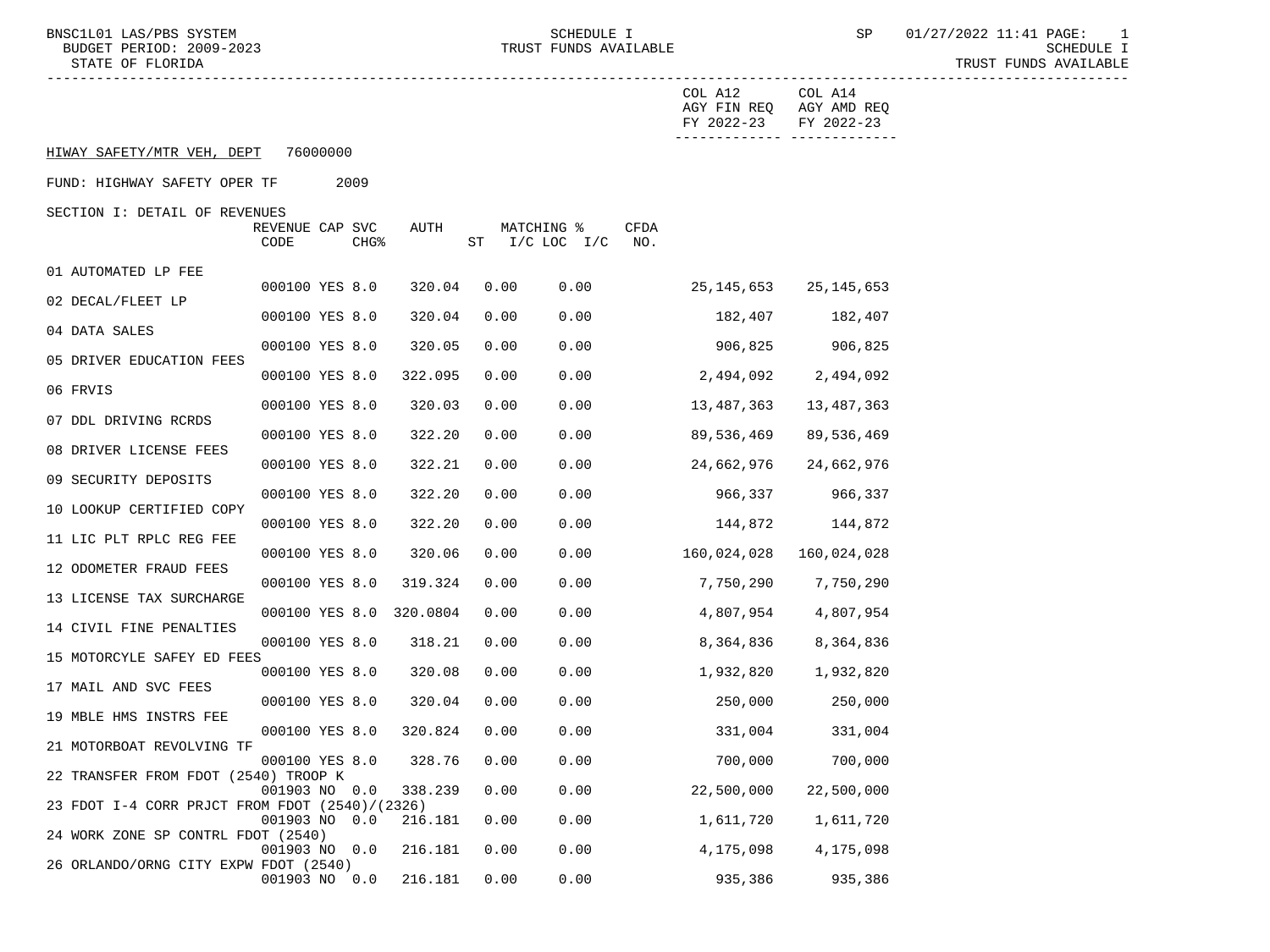BNSC1L01 LAS/PBS SYSTEM STRIM SCHEDULE I SCHEDULE I SP 01/27/2022 11:41 PAGE: 2

STATE OF FLORIDA TRUST FUNDS AVAILABLE

|                                       |                         |  |                  |          |      |            |                 |             | COL A12                   | COL A14                    |
|---------------------------------------|-------------------------|--|------------------|----------|------|------------|-----------------|-------------|---------------------------|----------------------------|
|                                       |                         |  |                  |          |      |            |                 |             | AGY FIN REQ<br>FY 2022-23 | AGY AMD REQ<br>FY 2022-23  |
| HIWAY SAFETY/MTR VEH, DEPT            | 76000000                |  |                  |          |      |            |                 |             |                           | ______________ ___________ |
| FUND: HIGHWAY SAFETY OPER TF<br>2009  |                         |  |                  |          |      |            |                 |             |                           |                            |
| SECTION I: DETAIL OF REVENUES         |                         |  |                  |          |      |            |                 |             |                           |                            |
|                                       | REVENUE CAP SVC<br>CODE |  | CHG <sup>8</sup> | AUTH     | ST   | MATCHING % | $I/C$ LOC $I/C$ | CFDA<br>NO. |                           |                            |
| 28 BCKGRND CKS DL/DMV                 |                         |  |                  |          |      |            |                 |             |                           |                            |
|                                       | 001500 NO 8.0           |  |                  | 215.405  | 0.00 |            | 0.00            |             | 1,261,178                 | 1,261,178                  |
| 29 INTEREST INCOME                    | 000500 NO 8.0           |  |                  | 215.49   | 0.00 |            | 0.00            |             | 1,200,000                 | 1,200,000                  |
| 31 FTS \$10-\$5 OPER TF               | 000100 YES 8.0          |  |                  | 320.04   | 0.00 |            | 0.00            |             | 11,569,098                | 11,569,098                 |
| 35 REFLECTORIZATION FEE               |                         |  |                  |          |      |            |                 |             |                           |                            |
| 36 SPECIALIZED/PER/PLATES             | 000100 YES 8.0          |  |                  | 320.06   | 0.00 |            | 0.00            |             | 11,829,374                | 11,829,374                 |
|                                       | 000100 YES 8.0          |  |                  | 320.08   | 0.00 |            | 0.00            |             | 13,191,605                | 13,191,605                 |
| 37 ALLIGATOR ALLEY FROM FDOT (2540)   | 001903 NO 0.0           |  |                  | 338.26   | 0.00 |            | 0.00            |             | 1,692,498                 | 1,692,498                  |
| 38 TRANS JNT DISPTCH FROM DBPR (2022) |                         |  |                  |          |      |            |                 |             |                           |                            |
| 42 REBUILT TITLE FEE                  | 001903 NO 0.0           |  |                  | 216.181  | 0.00 |            | 0.00            |             | 140,000                   | 140,000                    |
|                                       | 000100 YES 8.0          |  |                  | 319.32   | 0.00 |            | 0.00            |             | 6,702                     | 6,702                      |
| 49 DDL CRED CARD SVC CHRG             | 000100 YES 8.0          |  |                  | 320.04   | 0.00 |            | 0.00            |             | 8,776,730                 | 8,776,730                  |
| 52 PAPER TITLE FEE                    |                         |  |                  |          |      |            |                 |             |                           |                            |
| 53 FR REINSTATEMENT FEES              | 000100 YES 8.0          |  |                  | 319.32   | 0.00 |            | 0.00            |             | 7,877,210                 | 7,877,210                  |
|                                       | 000100 YES 8.0          |  |                  | 324.0221 | 0.00 |            | 0.00            |             | 37,148,799                | 37,148,799                 |
| 55 HAZMAT ADMIN FEE                   | 000100 YES 8.0          |  |                  | 322.21   | 0.00 |            | 0.00            |             | 213,920                   | 213,920                    |
| 60 DUI SCHOOL FEE                     |                         |  |                  |          |      |            |                 |             |                           |                            |
| 66 WORTHLESS CHK REIN FEES            | 000100 YES 8.0          |  |                  | 322.293  | 0.00 |            | 0.00            |             | 714,985                   | 714,985                    |
|                                       | 000100 YES 8.0          |  |                  | 320.04   | 0.00 |            | 0.00            |             | 34,489                    | 34,489                     |
| 77 BAR HEARING FEE                    | 000100 YES 8.0          |  |                  | 322.21   | 0.00 |            | 0.00            |             | 534,476                   | 534,476                    |
| 89 IGNITION INTERLOCK                 |                         |  |                  |          |      |            |                 |             |                           |                            |
| 90 OTHER FEES                         | 000100 YES 8.0          |  |                  | 322.271  | 0.00 |            | 0.00            |             | 80,947                    | 80,947                     |
| 91 MOTOR CARR GRANT REVS              | 000100 YES 8.0          |  |                  | 320.05   | 0.00 |            | 0.00            |             | 800,000                   | 800,000                    |
|                                       | 000700 NO 0.0           |  |                  | 216.181  | 0.00 |            | 0.00            |             | 20.218 12,773,111         | 12,773,111                 |
| 92 INDIRECT COST TRANSFER             | 001599 NO 0.0           |  |                  | 215.32   | 0.00 |            | 0.00            | 20.218      | 1,300,000                 | 1,300,000                  |
| 96 INITIAL REGISTRATION FEE (FDOT GR) |                         |  |                  |          |      |            |                 |             |                           |                            |
|                                       | 000100 YES 0.0          |  |                  | 320.072  | 0.00 |            | 0.00            |             |                           | 38,620,289 38,620,289      |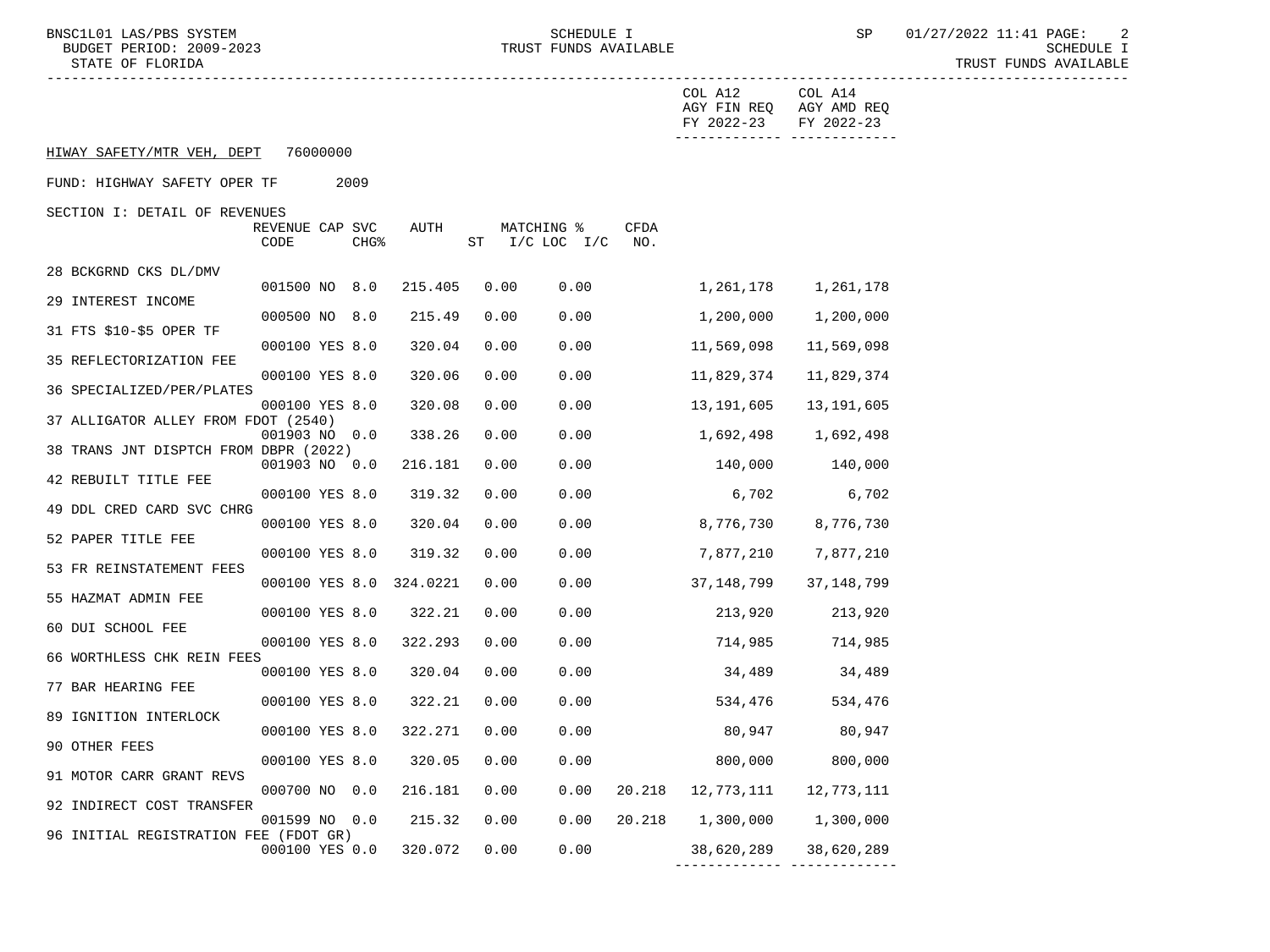| BNSC1L01 LAS/PBS SYSTEM<br>BUDGET PERIOD: 2009-2023<br>STATE OF FLORIDA<br>------------------                                                                                                                                                                                                                                                                                                                                                                                                      | SCHEDULE I<br>TRUST FUNDS AVAILABLE                                                                                                      | -------------------------------                                                                                                                                                            | SP                                                                                                                                                                                                                                                      | 01/27/2022 11:41 PAGE:<br>-3<br><b>SCHEDULE I</b><br>TRUST FUNDS AVAILABLE |
|----------------------------------------------------------------------------------------------------------------------------------------------------------------------------------------------------------------------------------------------------------------------------------------------------------------------------------------------------------------------------------------------------------------------------------------------------------------------------------------------------|------------------------------------------------------------------------------------------------------------------------------------------|--------------------------------------------------------------------------------------------------------------------------------------------------------------------------------------------|---------------------------------------------------------------------------------------------------------------------------------------------------------------------------------------------------------------------------------------------------------|----------------------------------------------------------------------------|
|                                                                                                                                                                                                                                                                                                                                                                                                                                                                                                    |                                                                                                                                          | COL A12 COL A14<br>AGY FIN REQ AGY AMD REQ<br>FY 2022-23 FY 2022-23<br>_________________________________                                                                                   |                                                                                                                                                                                                                                                         |                                                                            |
| 76000000<br>HIWAY SAFETY/MTR VEH, DEPT                                                                                                                                                                                                                                                                                                                                                                                                                                                             |                                                                                                                                          |                                                                                                                                                                                            |                                                                                                                                                                                                                                                         |                                                                            |
| FUND: HIGHWAY SAFETY OPER TF<br>2009                                                                                                                                                                                                                                                                                                                                                                                                                                                               |                                                                                                                                          |                                                                                                                                                                                            |                                                                                                                                                                                                                                                         |                                                                            |
| SECTION I: DETAIL OF REVENUES<br>REVENUE CAP SVC<br>CODE<br>CHG <sup>8</sup>                                                                                                                                                                                                                                                                                                                                                                                                                       | AUTH MATCHING %<br><b>CFDA</b><br>ST I/C LOC I/C NO.                                                                                     |                                                                                                                                                                                            |                                                                                                                                                                                                                                                         |                                                                            |
| TOTAL TO LINE B IN SECTION IV                                                                                                                                                                                                                                                                                                                                                                                                                                                                      |                                                                                                                                          | 520,675,541 520,675,541<br>============================                                                                                                                                    |                                                                                                                                                                                                                                                         |                                                                            |
| SECTION II: DETAIL OF NONOPERATING EXPENDITURES                                                                                                                                                                                                                                                                                                                                                                                                                                                    | OBJECT TRANSFER CFDA<br>CODE<br>TO BE<br>NO.                                                                                             |                                                                                                                                                                                            |                                                                                                                                                                                                                                                         |                                                                            |
| 01 TRANSFER TO BE 76210100<br>01 TRANSFER TO BE 76210100<br>01 TRANSFER TO BE 76210100<br>01 TRANSFER TO BE 76210100<br>01 TRANSFER TO BE 76210100<br>04 TRANSFER FROM BE 76100100-FCO<br>08 TRANSFER FROM BE 76010100<br>09 TRANSFER FROM BE 76100100<br>10 TRANSFER FROM BE 76100400<br>11 TRANSFER FROM BE 76100600<br>12 TRANSFER FROM BE 76400100<br>14 GENERAL REVENUE SERVICE CHARGE 8%<br>18 STATE TRUST FUND RESERVE<br>74 TRANSFER FROM BE 76100100 FCO<br>TOTAL TO LINE E IN SECTION IV | 810000<br>810000<br>810000<br>810000<br>810000<br>810000<br>810000<br>810000<br>810000<br>810000<br>810000<br>880800<br>999000<br>810000 | 23,056,448-23,056,448-<br>264,869,495-264,869,495-<br>637,511<br>23,056,448<br>264,869,495 264,869,495<br>3,109,690 3,109,690<br>40, 271, 520 40, 271, 520<br>============================ | $50, 179, 903 - 50, 179, 903 -$<br>3,109,690- 3,109,690-<br>40, 271, 520 - 40, 271, 520 -<br>637,511<br>23,056,448<br>50, 179, 903 50, 179, 903<br>34,954,195 34,954,195<br>24, 373, 515 24, 373, 515<br>637,511- 637,511-<br>59, 327, 710 59, 327, 710 |                                                                            |
| SECTION III: ADJUSTMENTS                                                                                                                                                                                                                                                                                                                                                                                                                                                                           | OBJECT<br>CODE                                                                                                                           |                                                                                                                                                                                            |                                                                                                                                                                                                                                                         |                                                                            |
|                                                                                                                                                                                                                                                                                                                                                                                                                                                                                                    |                                                                                                                                          |                                                                                                                                                                                            |                                                                                                                                                                                                                                                         |                                                                            |
| TOTAL TO LINE H IN SECTION IV                                                                                                                                                                                                                                                                                                                                                                                                                                                                      |                                                                                                                                          | ============================                                                                                                                                                               |                                                                                                                                                                                                                                                         |                                                                            |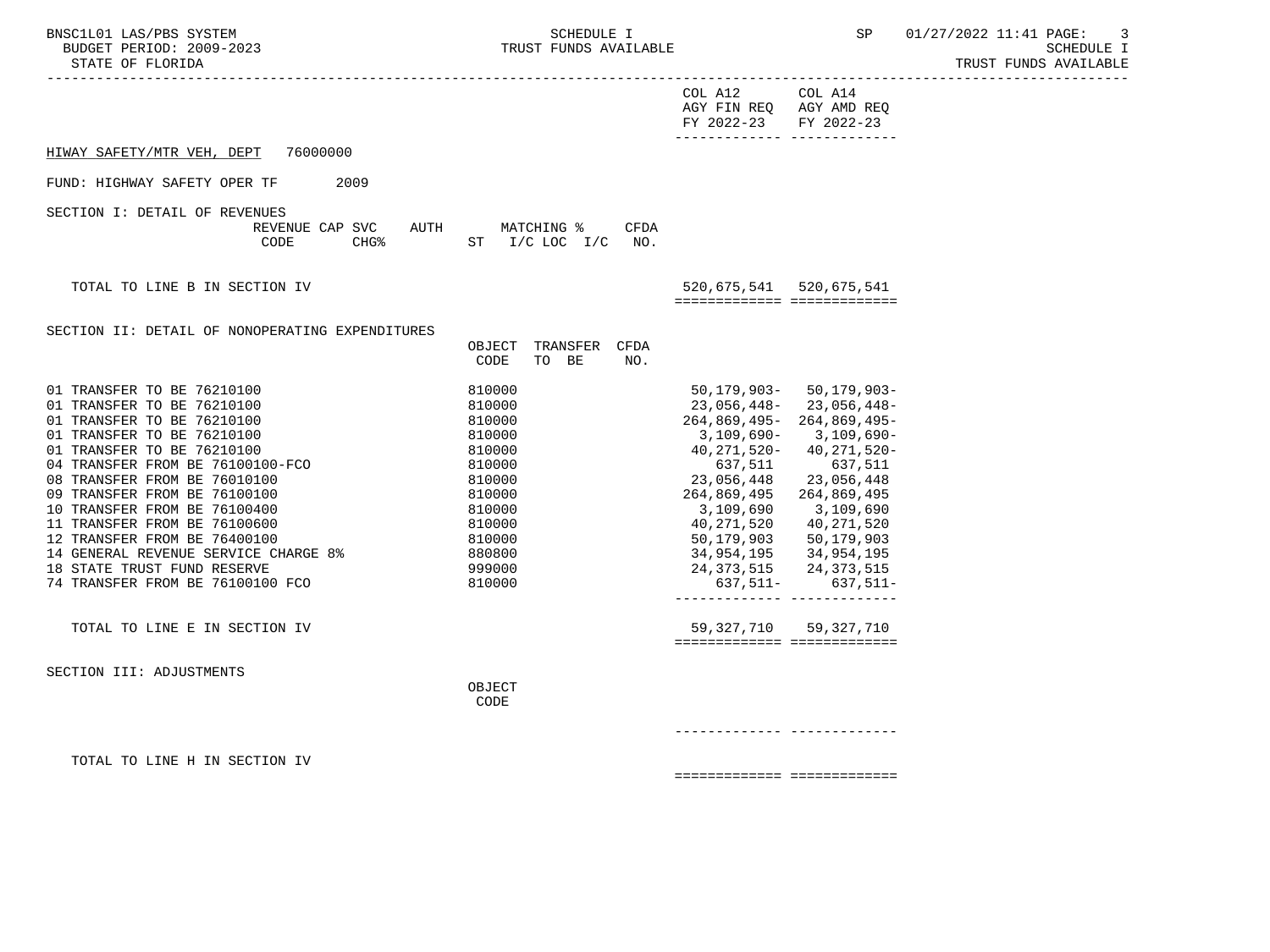| BNSC1L01 LAS/PBS SYSTEM<br>BUDGET PERIOD: 2009-2023<br>STATE OF FLORIDA                                                                                                                                                                                                                                                                                                                   |                                                 | SCHEDULE I<br>TRUST FUNDS AVAILABLE                        |                                                                                                           | SP                                                                                                      | 01/27/2022 11:41 PAGE:<br>4<br><b>SCHEDULE I</b><br>TRUST FUNDS AVAILABLE |
|-------------------------------------------------------------------------------------------------------------------------------------------------------------------------------------------------------------------------------------------------------------------------------------------------------------------------------------------------------------------------------------------|-------------------------------------------------|------------------------------------------------------------|-----------------------------------------------------------------------------------------------------------|---------------------------------------------------------------------------------------------------------|---------------------------------------------------------------------------|
|                                                                                                                                                                                                                                                                                                                                                                                           |                                                 |                                                            | COL A12 COL A14<br>AGY FIN REQ AGY AMD REQ<br>FY 2022-23 FY 2022-23                                       | _________________________________                                                                       |                                                                           |
| HIWAY SAFETY/MTR VEH, DEPT 76000000                                                                                                                                                                                                                                                                                                                                                       |                                                 |                                                            |                                                                                                           |                                                                                                         |                                                                           |
| FUND: HIGHWAY SAFETY OPER TF<br>2009                                                                                                                                                                                                                                                                                                                                                      |                                                 |                                                            |                                                                                                           |                                                                                                         |                                                                           |
| SECTION IV: SUMMARY                                                                                                                                                                                                                                                                                                                                                                       |                                                 |                                                            |                                                                                                           |                                                                                                         |                                                                           |
| UNRESERVED FUND BALANCE - JULY 1<br>ADD: REVENUES (FROM SECTION I)<br>TOTAL FUNDS AVAILABLE (LINE A + LINE B)<br>LESS: OPERATING EXPENDITURES<br>LESS: NONOPERATING EXPENDITURES (SECTION II)<br>LESS: FIXED CAPITAL OUTLAY (TOTAL ONLY)<br>UNRESERVED FUND BALANCE - JUNE 30 - BEFORE ADJ<br>(H)<br>NET ADJUSTMENTS (FROM SECTION III)<br>ADJUSTED UNRESERVED FUND BALANCE - JUNE 30 (I) | (A)<br>(B)<br>(C)<br>(D)<br>( E )<br>(F)<br>(G) |                                                            | 96,205,122 96,205,122<br>520,675,541<br>616,880,663<br>507,745,964<br>59,327,710 59,327,710<br>44,586,209 | 520,675,541<br>616,880,663<br>508,163,164<br>5,220,780 5,220,780<br>44,586,209 44,169,009<br>44,169,009 |                                                                           |
| SCHEDULE IB: DETAIL OF UNRESERVED FUND BALANCE                                                                                                                                                                                                                                                                                                                                            | FUNDING SOURCE                                  | $STATE(S)$ RESTRICTED $(R)$<br>NONSTATE(N) UNRESTRICTED(U) |                                                                                                           |                                                                                                         |                                                                           |
| 01 DRIVER LICENSE & MOTOR VEHICLE FEES<br>02 IGNITION INTERLOCK DEVICE                                                                                                                                                                                                                                                                                                                    | $\mathbf S$<br>S                                | U<br>R                                                     | 44,505,262 44,088,062                                                                                     | 80,947 80,947<br>_____________ _____________                                                            |                                                                           |
| ADJUSTED UNRESERVED FUND BALANCE - JUNE 30                                                                                                                                                                                                                                                                                                                                                |                                                 |                                                            |                                                                                                           | 44,586,209 44,169,009<br>============================                                                   |                                                                           |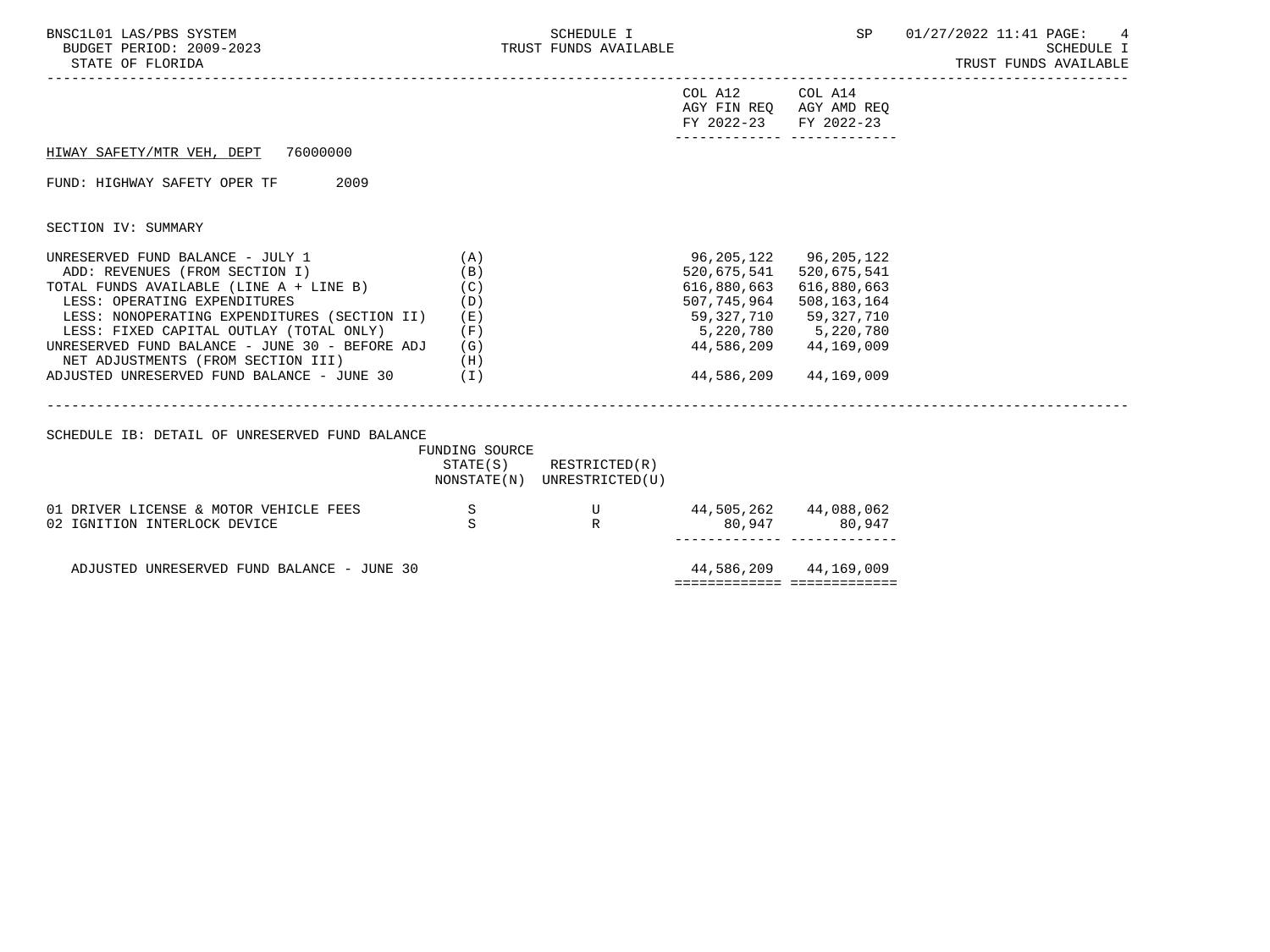| * NSC1LP01<br>* BUDGET PERIOD: 2009-2023                                                                                                                                     | STATISTICAL INFORMATION<br>SCHEDULE I REPORT                                                                                                                                                                                                                                                | $01/27/2022$ 11:41 *<br>HPC 76<br>SP<br>PAGE:<br>$1 *$ |
|------------------------------------------------------------------------------------------------------------------------------------------------------------------------------|---------------------------------------------------------------------------------------------------------------------------------------------------------------------------------------------------------------------------------------------------------------------------------------------|--------------------------------------------------------|
|                                                                                                                                                                              | SAVE INITIALS: SAVE DEPARTMENT: 07 SAVE TITLE: SCHEDULE I AMD BUDGET - DEP                                                                                                                                                                                                                  |                                                        |
| DATA SELECTIONS **                                                                                                                                                           |                                                                                                                                                                                                                                                                                             |                                                        |
| $\star$<br>REPORT OPTION: 3 - SCHEDULE I AND AUDIT REPORT                                                                                                                    |                                                                                                                                                                                                                                                                                             |                                                        |
| $\ast$<br>$\ast$<br>$\ast$                                                                                                                                                   | IF OPTION 5 IS SELECTED: INCLUDE ISSUES (Y/N): Y REPORT BY FSI(Y/N): N                                                                                                                                                                                                                      |                                                        |
| $\ast$<br>IF OPTION 2 OR 3 IS SELECTED:<br>$\star$<br>$^\star$<br>$\ast$<br>$\star$                                                                                          | RUN THE SUMMARY OF NEGATIVE TRUST FUNDS AUDIT $(Y/N)$ : N<br>COMPARE JUNE 30 BALANCES TO THE JULY 1 BEGINNING BALANCES $(Y/N)$ : N<br>RUN THE DEPARTMENT LEVEL RECONCILIATION UNRESERVED FUND BALANCE (Y/N): N<br>COMPARE ADJUSTED UNRESERVED FUND BALANCE TO SCHEDULE IB TOTAL $(Y/N)$ : N |                                                        |
| $\ast$<br>COLUMN: A12 A14<br>$\star$                                                                                                                                         |                                                                                                                                                                                                                                                                                             |                                                        |
| $\ast$<br>$1 - 7:$<br>$\overline{1}$<br>$8 - 14:$<br>$15 - 21:$<br>$22 - 27:$<br>EXCLUDE:                                                                                    | BUDGET ENTITY OR GROUP/ACCUMULATION LEVEL (0=MERGED, 1=LEVEL 1, 2=LEVEL 2, 3=LEVEL 3, 4=LOWEST LEVEL):                                                                                                                                                                                      |                                                        |
| TRUST FUND: 2009                                                                                                                                                             |                                                                                                                                                                                                                                                                                             |                                                        |
| FORMATTING **                                                                                                                                                                |                                                                                                                                                                                                                                                                                             |                                                        |
| $\star$                                                                                                                                                                      | TRUST FUNDS AVAILABLE                                                                                                                                                                                                                                                                       |                                                        |
| $\ast$<br>PAGE BREAK ON FUND (Y/N): Y<br>$\star$                                                                                                                             |                                                                                                                                                                                                                                                                                             |                                                        |
| $\ast$<br>COLUMN CODES (Y/N): $\underline{Y}$<br>$\star$                                                                                                                     |                                                                                                                                                                                                                                                                                             |                                                        |
| $\star$<br>BUDGET ENTITY/FUND CODES $(Y/N): Y$                                                                                                                               |                                                                                                                                                                                                                                                                                             |                                                        |
| SORT OPTIONS:<br>SECTION 1: LINE NUMBER<br>BUDGET ENTITY: CODE                                                                                                               |                                                                                                                                                                                                                                                                                             |                                                        |
| $\ast$<br>TOTAL SORT RECORDS READ:<br>394<br>$^\star$<br>19<br>TOTAL CARD RECORDS READ:<br>$^\star$<br>TOTAL PAF RECORDS READ:<br>1<br>1<br>TOTAL OAF RECORDS READ:<br>***** |                                                                                                                                                                                                                                                                                             |                                                        |